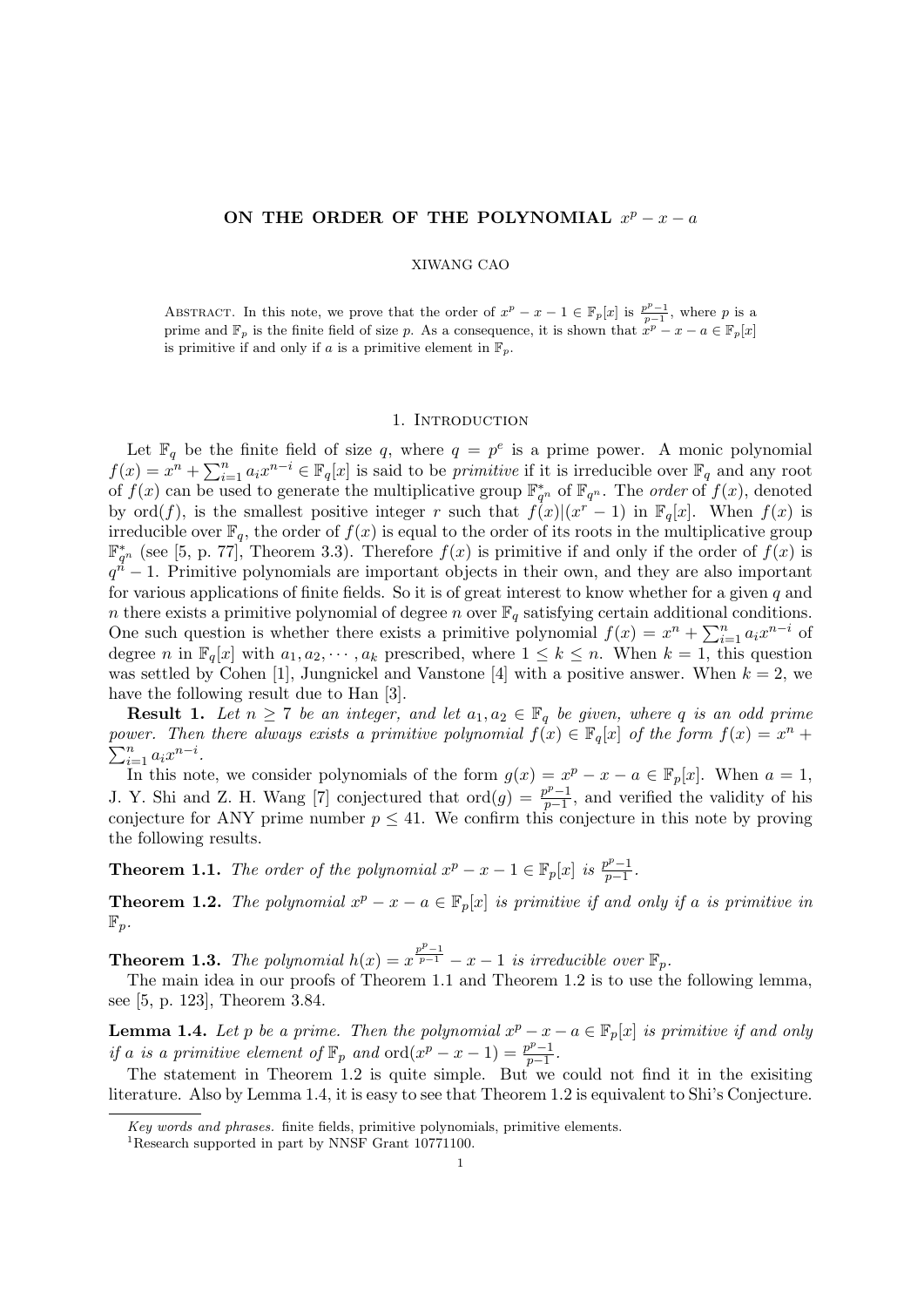#### 2 XIWANG CAO

We note that when  $p = 2$ , the aforementioned results are trivial. Thus in what follows, we always assume that  $p$  is an odd prime. In this case, we had to study the decomposition of the p–associate polynomial of the polynomial  $x^p - x - 1$ , and use a result on the q-modulus which is defined as follows.

**Definition 1.5.** A finite-dimensional vector space M over  $\mathbb{F}_q$  is called a q-modulus if  $a^q \in M$ for every  $a \in M$ .

A polynomial  $L(x) \in \mathbb{F}_q[x]$  is called a q-polynomial if it has the form  $L(x) = \sum_{i=0}^{m-1} a_i x^{q^i} \in$  $\mathbb{F}_q[x]$ . The following Lemmas are proved in [5].

**Lemma 1.6.** [5, p. 110, Theorem 3.63] Let  $f(x) = x^n + \sum_{i=0}^{n-1} f(x_i)$  $\prod_{i=0}^{n-1}a_ix^i$  be irreducible in  $\mathbb{F}_q[x]$  and Let  $F(x) = x^{q^n} + \sum_{i=0}^{n-1}$  $\frac{n-1}{i=0} a_i x^{q^i}$  be its linearized q-associated. Then the degree of every irreducible factor of  $F(x)/x$  in  $\mathbb{F}_q[x]$  is equal to  $\text{ord}(f(x))$ .

**Lemma 1.7.** [5, p. 110 Theorem 3.65] The monic polynomial L(x) is a q-polynomial over  $\mathbb{F}_q$ if and only if each root of  $L(x)$  has the same multiplicity, which is 1 or a power of q, and the roots forms a q−modulus.

## 2. Preliminaries

In order to prove the main results, we need to study some p−modulus and the related p−polynomials. The following Lemma is proved in [5].

**Lemma 2.1.** [5, p. 103, Theorem 3.52] Let M be a linear subspace of  $\mathbb{F}_{q^m}$ , considered as a vector space over  $\mathbb{F}_q$ . Then for every nonnegative integer k the polynomial

$$
L(x) = \prod_{\beta \in M} (x - \beta)^{q^k}
$$

is a q-polynomial over  $\mathbb{F}_{q^m}$ .

Let  $L_1(x)$ ,  $L_2(x)$  be two linearized polynomials over  $\mathbb{F}_{q^m}$ , we define symbolic multiplication of  $L_1(x)$  and  $L_2(x)$  by

$$
L_1(x) \otimes L_2(x) = L_1(L_2(x)).
$$

If  $L(x)$ ,  $L_1(x)$  and  $L_2(x)$  are q-polynomials satisfying  $L(x) = L_1(x) \otimes L_2(x)$ , then we say that  $L_1(x)$  symbolically divides  $L(x)$ .

Definition 2.2. The polynomials

$$
l(x) = \sum_{i=0}^{n} a_i x^i \text{ and } L(x) = \sum_{i=0}^{n} a_i x^{q^i}
$$

over  $\mathbb{F}_{q^m}$  are called q–associates of each other. More specifically,  $l(x)$  is the conventional  $q-associate$  of  $L(x)$  and  $L(x)$  is the linearized  $q-associate$  of  $l(x)$ .

By these definitions, we have the following Lemma.

**Lemma 2.3.** [5, p. 108, Corollary 3.60] Let  $L_1(x)$  and  $L(x)$  be q-polynomials over  $\mathbb{F}_q$  with conventional q–associates  $l_1(x)$  and  $l(x)$ . Then  $L_1(x)$  symbolically divides  $L(x)$  if and only if  $l_1(x)$  divides  $l(x)$ .

Now, we have the following Lemma:

**Lemma 2.4.** Let M and U be linear space over  $\mathbb{F}_q$  and  $U \subseteq M$ . Define

$$
L_M(x) = \prod_{\beta \in M} (x - \beta), L_U(x) = \prod_{\gamma \in U} (x - \gamma).
$$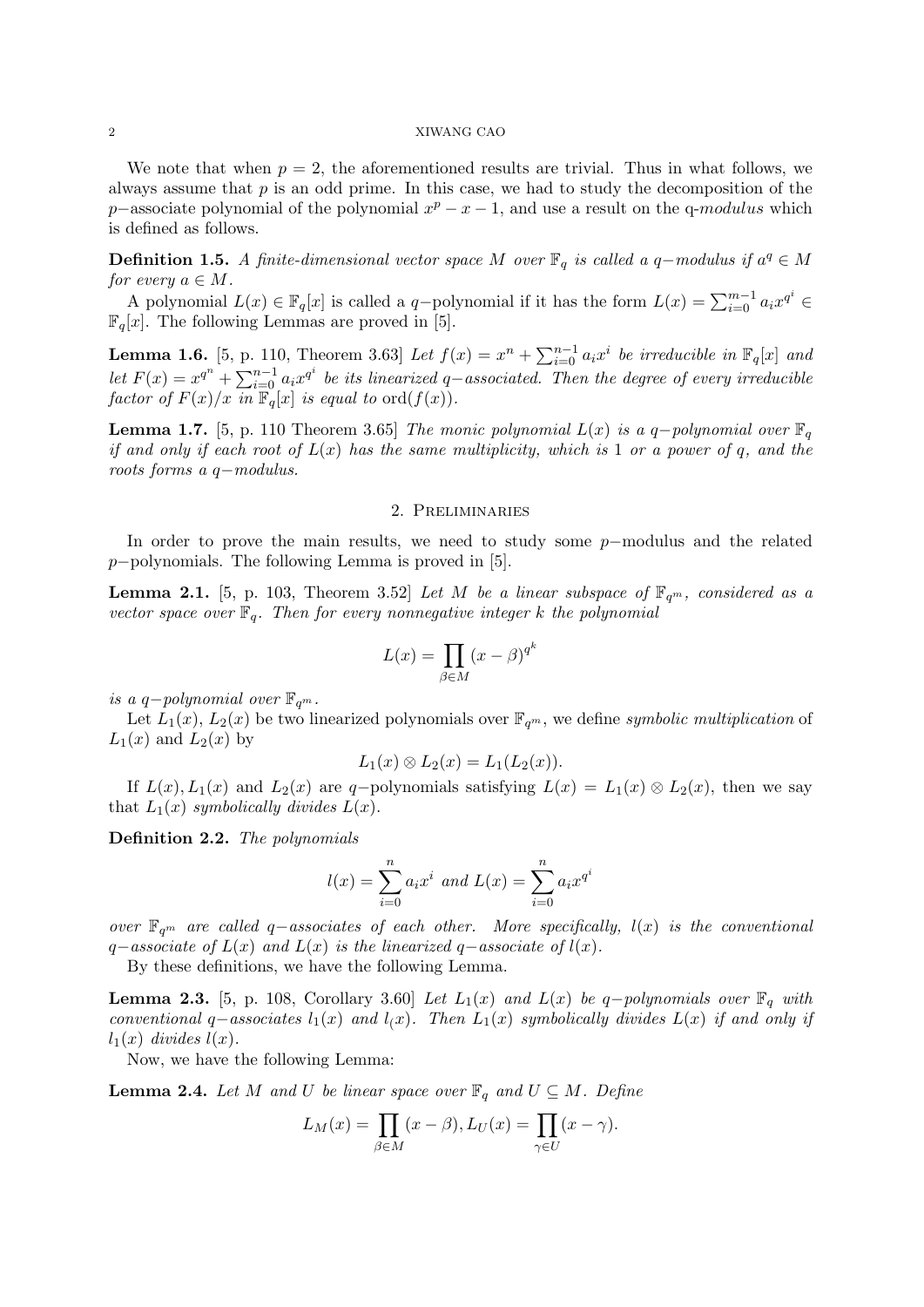Then there is a q-polynomial  $L(x)$  such that

$$
L_M(x) = L(L_U(x)).
$$

In other words,  $L_U(x)$  symbolically divides  $L_M(x)$ .

*Proof.* For every  $\beta \in M$ , there are elements  $\gamma \in U$ ,  $\beta' \in M/U$  such that  $\beta = \beta' + \gamma$ . Thus  $\mathbf{r}$ 

$$
L_M(x) = \prod_{\beta' \in M/U} \prod_{\gamma \in U} (x - \gamma - \beta')
$$
  
= 
$$
\prod_{\beta' \in M/U} L_U(x - \beta')
$$
  
= 
$$
\prod_{\beta' \in M/U} [L_U(x) - L_U(\beta')] .
$$

Since  $L_U$  is  $\mathbb{F}_q$ -linear,  $\{L_U(\beta')|\beta' \in M/U\}$  is a  $\mathbb{F}_q$ -linear space, thus by Lemma 2.1, there is a q−polynomial  $L(x)$  such that

$$
L_M(x) = L(L_U(x)).
$$

#### 3. The proofs

We note that Theorem 1.2 follows immediately from Theorem 1.1 and Lemma 1.4. Now we give the proof of Theorem 1.1.

Let  $g(x) = x^p - x - 1$ ,  $G(x) = x^{p^p} - x^p - x$ . Firstly, we know that  $g(x)$  is irreducible over  $\mathbb{F}_p$  ([5, p.120], Corollary 3.79). Suppose that  $\text{ord}(g(x)) = e$  and denote  $\frac{p^p-1}{p-1}$  $\frac{p^p-1}{p-1}$  by Q. Then by Lemma 1.6, we have

$$
G(x) = x \prod_{j=1}^{Q/e} \prod_{k=1}^{p-1} \prod_{i=0}^{e-1} (x - k \alpha_j^{p^i})
$$
  
= 
$$
x \prod_{j=1}^{Q/e} \prod_{i=0}^{e-1} (x^{p-1} - \alpha_j^{p^i(p-1)})
$$
 (3.1)

where  $\alpha_j$ 's are the non-conjugate roots of  $G(x)$ . We note that  $\alpha$  can not be conjugate to  $k\alpha$  for any  $k(\neq 1) \in \mathbb{F}_p$ , the reason of this fact is as follows. If  $k\alpha = \alpha^{p^t}$  holds for an integer t, then  $\alpha^{(p^t-1)(p-1)} = 1.$  Now

$$
gcd(Q, p-1) = gcd(1+p+p^2+\cdots+p^{p-1}, p-1)
$$
  
= (1 + ((p-1) + 1) + ((p-1) + 1)<sup>2</sup> + \cdots + ((p-1) + 1)<sup>p-1</sup>, p-1)  
= gcd(p, p-1) = 1,

we have  $gcd(\frac{p^e-1}{p-1})$  $p^{e}-1$ ,  $p-1$ ) = gcd $(1+p+p^2+\cdots+p^{e-1}, p-1)$  = gcd $(e, p-1)$  = 1. Thus we have

$$
1 = \alpha^{\gcd((p^t-1)(p-1), p^e-1)}
$$
  
=  $\alpha^{(p-1)\gcd((p-1)\frac{p^t-1}{p-1}, \frac{p^e-1}{p-1})}$   
=  $\alpha^{(p-1)\gcd(\frac{p^t-1}{p-1}, \frac{p^e-1}{p-1})}$   
=  $\alpha^{\gcd(p^t-1, p^e-1)}$ .

Therefore,  $\alpha^{p^t-1} = 1$  and  $k = 1$ .

Let  $V = \{x \in \mathbb{F}_{p^e} | G(x) = 0\}$ . Then V is a p-dimensional p-modulus over  $\mathbb{F}_p$ . Moreover, we have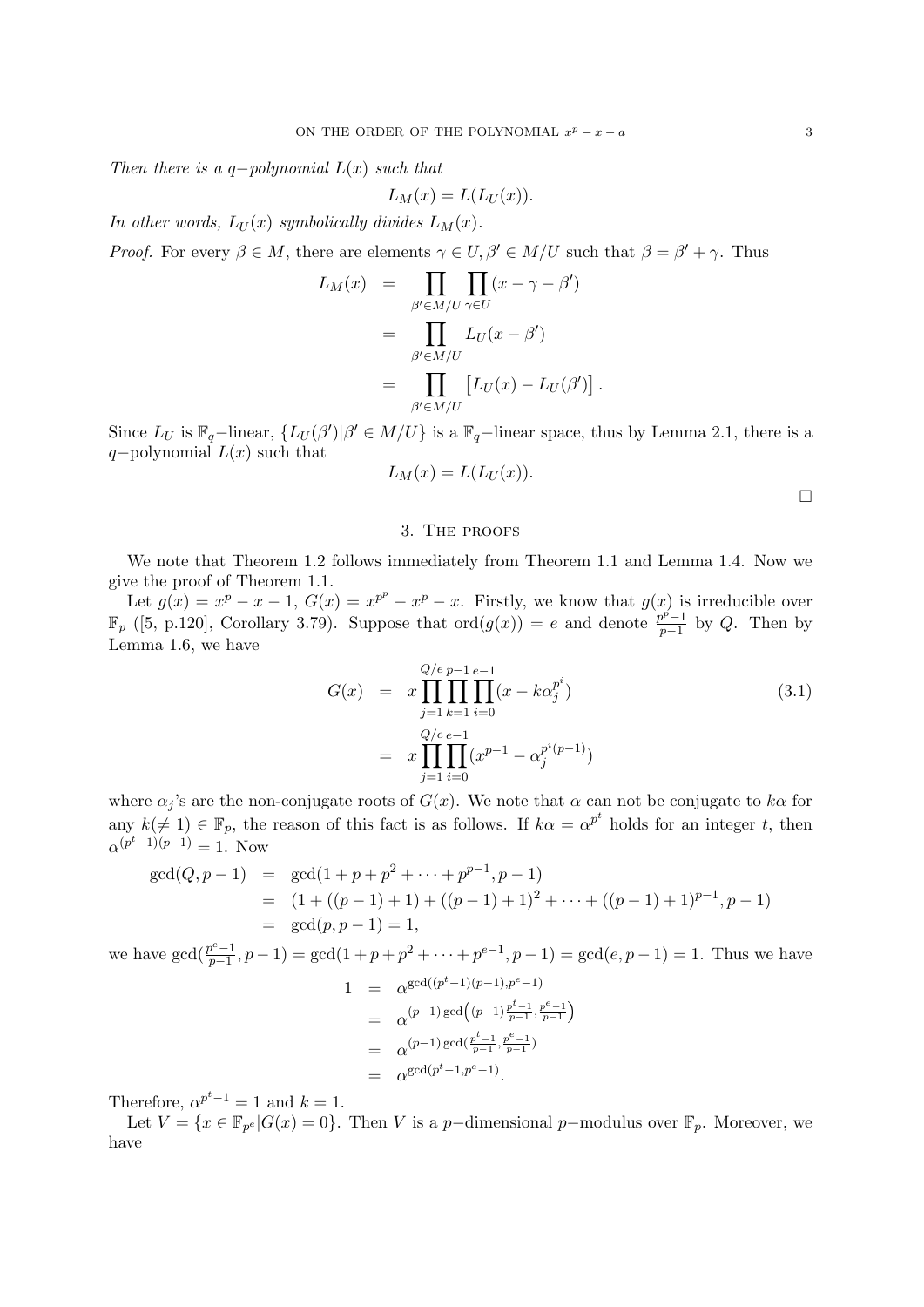## 4 XIWANG CAO

**Claim** 1:  $\{\alpha, \alpha^p, \dots, \alpha^{p^{p-1}}\}$  forms a basis of V, where  $\alpha$  is a root of  $G(x)$  and  $\alpha \neq 0$ .

*Proof.* If there are some  $k_1, k_2, \dots, k_p \in \mathbb{F}_p$  with at least one element is nonzero such that

$$
k_1\alpha + k_2\alpha^p + \dots + k_p\alpha^{p^{p-1}} = 0,
$$

then the p-module generated by  $\{\alpha, \alpha^p, \dots, \alpha^{p^{p-1}}\}$  forms a submodule of V, we denote this  $p$ -module by W and  $W(x) = \prod_{w \in W} (x - w) = \sum_{i=0}^{p-1} b_i x^{p^i}$ . Since W is a p-module, we know that  $W(x) \in \mathbb{F}_p[x]$ . Moreover, by Lemma 2.4,  $W(x)$  symbolically divides  $G(x)$ , thus the polynomial  $\sum_{i=0}^{p-1} b_i x^i \in \mathbb{F}_p[x]$  divides  $g(x)$  (Lemma 2.3). Since  $g(x)$  is irreducible over  $\mathbb{F}_p$ , we get a contradiction.  $\Box$ 

**Claim** 2: For every integer s and integer t,  $0 \lt s, t \lt p$ , we have

$$
\alpha^{p^{sp^t}} = \sum_{i=0}^{s} t^{s-i} \binom{s}{i} \alpha^{p^i}.
$$
\n(3.2)

*Proof.* Since  $\alpha^{p^p} = \alpha^p + \alpha$ , we have

$$
\alpha^{p^{2p}} = (\alpha^{p^p})^{p^p} = (\alpha + \alpha^p)^{p^p}
$$
  
=  $\alpha^{p^p} + (\alpha^{p^p})^p = \alpha + \alpha^p + \alpha^p + \alpha^{p^2}$   
=  $\alpha + 2\alpha^p + \alpha^{p^2}$ .

Suppose that  $\alpha^{p^{sp}} = \sum_{i=0}^{s} {s \choose i}$ i ¢  $\alpha^{p^i}$ , then

$$
\alpha^{p^{(s+1)p}} = (\alpha^{p^{sp}})^{p^p}
$$
  
= 
$$
\left(\sum_{i=0}^s \binom{s}{i} \alpha^{p^i}\right)^{p^p} = \sum_{i=0}^s \binom{s}{i} (\alpha^{p^p})^{p^i}
$$
  
= 
$$
\sum_{i=0}^s \binom{s}{i} (\alpha + \alpha^p)^{p^i} = \sum_{i=0}^s \binom{s}{i} (\alpha^{p^i} + \alpha^{p^{i+1}})
$$
  
= 
$$
\sum_{i=0}^{s+1} \binom{s+1}{i} \alpha^{p^i}.
$$

By induction, we know that

$$
\alpha^{p^{ps}} = \sum_{i=0}^{s} \binom{s}{i} \alpha^{p^{i}}
$$
\n(3.3)

holds for any nonnegative integer s.

Taking  $s = p^{t-1}, p^{t-2}, \dots, 1$  in (3.3) respectively, we have

$$
\alpha^{p^{p^t}} = \alpha + \alpha^{p^{t-1}} = \alpha + (\alpha + \alpha^{p^{p^{t-2}}}) = \dots = t\alpha + \alpha^p. \tag{3.4}
$$

Therefore, by a similar procedure as the proof of (3.3), we obtain that

$$
\alpha^{p^{sp^t}} = \sum_{i=0}^s t^{s-i} {s \choose i} \alpha^{p^i}.
$$

 $\Box$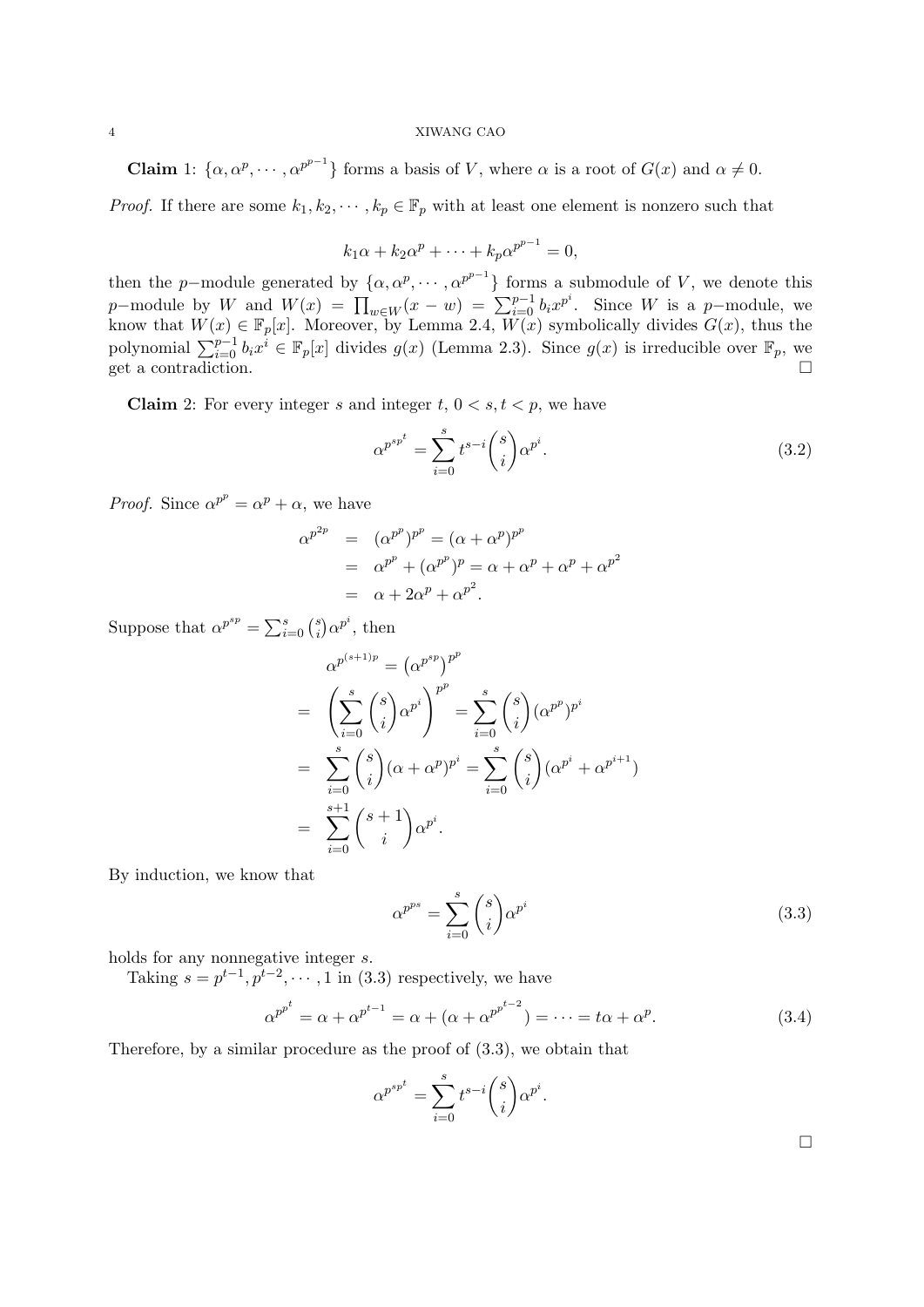Denote

$$
\sigma_1 := \sigma_1(x_1, x_2, \cdots, x_n) = \sum_{i=1}^n x_i
$$
  
\n
$$
\sigma_2 := \sigma_2(x_1, x_2, \cdots, x_n) = \sum_{i < j} x_i x_j
$$
  
\n
$$
\sigma_3 := \sigma_3(x_1, x_2, \cdots, x_n) = \sum_{i < j < k} x_i x_j x_k
$$
  
\n
$$
\cdots \cdots \vdots \cdots \cdots
$$
  
\n
$$
\sigma_n := \sigma_n(x_1, x_2, \cdots, x_n) = x_1 x_2 \cdots x_n.
$$

By Vieta's Theorem,  $x_1, x_2, \dots, x_n$  are the roots of the equation

$$
X^{n} - \sigma_{1}X^{n-1} + \sigma_{2}X^{n-2} + \cdots + (-1)^{n}\sigma_{n} = 0.
$$
 (3.5)

**Claim** 3: For integers  $x_1, x_2, \dots, x_n, 0 \le x_i \le p, i = 1, 2, \dots, n$ , we have

$$
\alpha^{p^{p^{n_1}+p^{x_2}+\cdots+p^{x_n}}} = \sigma_n \alpha + \sigma_{n-1} \alpha^p + \cdots + \sigma_j \alpha^{p^{n-j}} + \cdots + \sigma_1 \alpha^{p^{n-1}} + \alpha^{p^n}.
$$
 (3.6)

*Proof.* By  $(3.4)$ , we have

$$
\alpha^{p^{p^{x_1}+p^{x_2}}} = (\alpha^{p^{p^{x_1}}})^{p^{p^{x_2}}}
$$
  
=  $(x_1\alpha + \alpha^p)^{p^{x_2}}$   
=  $x_1\alpha^{p^{p^{x_2}}} + (\alpha^{p^{p^{x_2}}})^p$   
=  $x_1(x_2\alpha + \alpha^p) + (x_2\alpha + \alpha^p)^p$   
=  $(x_1x_2)\alpha + (x_1 + x_2)\alpha^p + \alpha^{p^2}.$ 

Similarly, we have

$$
\alpha^{p^{p^{x_{1}}+p^{x_{2}}+p^{x_{3}}}} = (\alpha^{p^{p^{x_{1}}+p^{x_{2}}}})^{p^{p^{x_{3}}}}
$$
\n
$$
= ((x_{1}x_{2})\alpha + (x_{1} + x_{2})\alpha^{p} + \alpha^{p^{2}})^{p^{p^{x_{3}}}}
$$
\n
$$
= (x_{1}x_{2})(x_{3}\alpha + \alpha^{p}) + (x_{1} + x_{2})(x_{3}\alpha + \alpha^{p})^{p} + (x_{3}\alpha + \alpha^{p})^{p^{2}}
$$
\n
$$
= (x_{1}x_{2}x_{3})\alpha + (x_{1}x_{2} + x_{1}x_{3} + x_{2}x_{3})\alpha^{p} + (x_{1} + x_{2} + x_{3})\alpha^{p^{2}} + \alpha^{p^{3}}.
$$

By this way, step by step, we obtain the identity (3.6).

¤

Define a set  $C_{\alpha} = \{ \beta \in V | \beta \text{ is a conjugate of } k\alpha \text{ for some } k \in \mathbb{F}_p^* \}.$ **Claim** 4:  $|C_{\alpha}| \geq p^{p-1}(p-1)$ , where  $|C_{\alpha}|$  denotes the cardinality of the set  $C_{\alpha}$ .

*Proof.* Let  $n = p$  in the equations (3.5) and (3.6). Since there are  $p^p$  choices of  $x_1, x_2, \dots, x_p \in$  $\mathbb{F}_p$ , there are  $p^{p-1}$  choices of  $\sigma_1, \sigma_2, \cdots, \sigma_p$  satisfying (3.6). If there are two multi-sets  $\{x_1, x_2, \cdots, x_p\} \subseteq$  $\mathbb{F}_p, \{x_1', x_2', \cdots, x_p'\} \subseteq \mathbb{F}_p$  such that

$$
\alpha^{p^{p^{x_1}+p^{x_2}+\cdots+p^{x_n}}} = \alpha^{p^{p^{x'_1}+p^{x'_2}+\cdots+p^{x'_n}}},\tag{3.7}
$$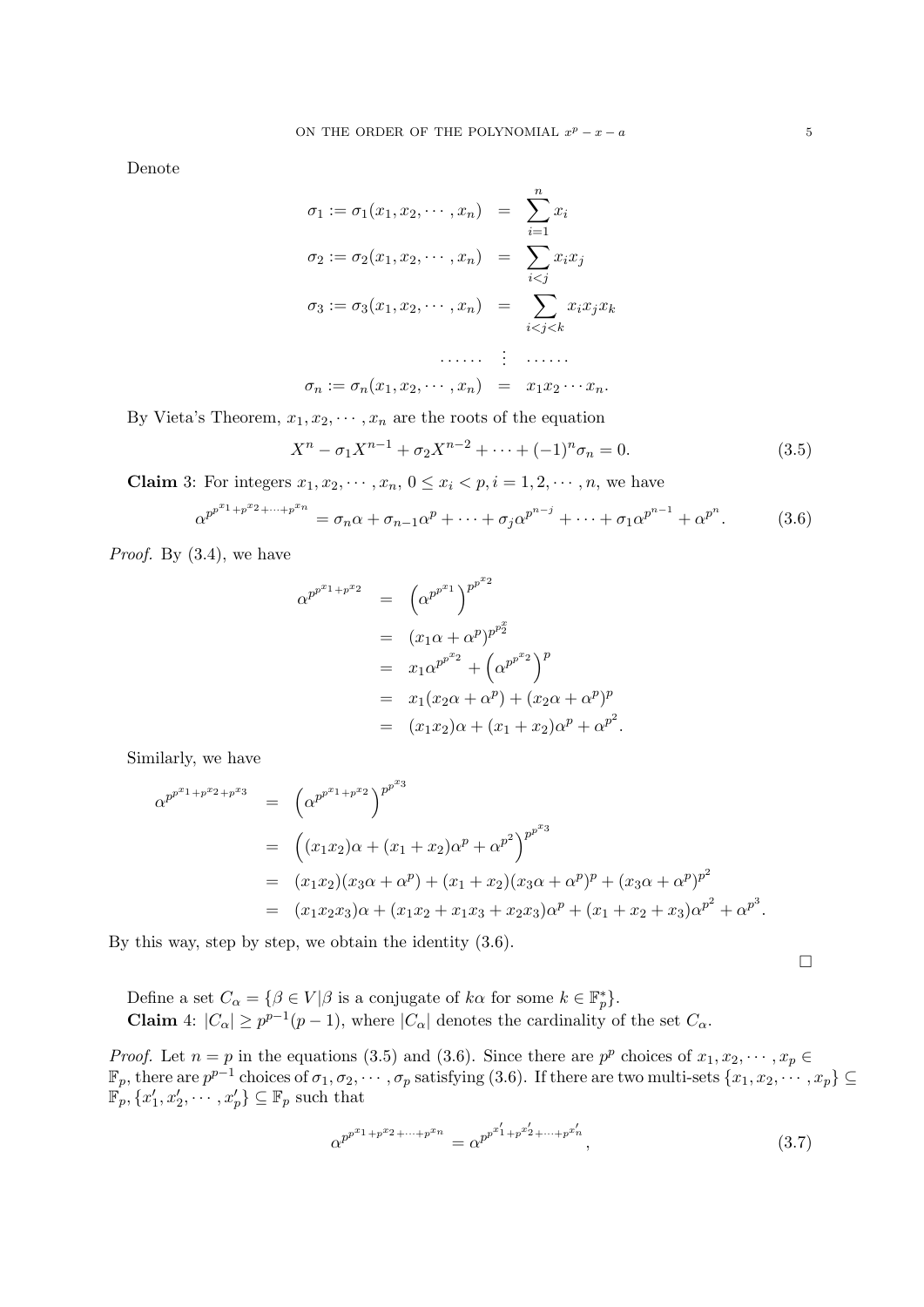then by (3.6), we have that

$$
\alpha^{p^{p^{x_{1}}+p^{x_{2}}+\cdots+p^{x_{p}}}} = \sigma_{p}\alpha + \sigma_{p-1}\alpha^{p} + \cdots + \sigma_{j}\alpha^{p^{p-j}} + \cdots + \sigma_{1}\alpha^{p^{p-1}} + \alpha^{p^{p}} = (\sigma_{p}+1)\alpha + (\sigma_{p-1}+1)\alpha^{p} + \sigma_{p-2}\alpha^{p^{2}} + \cdots + \sigma_{1}\alpha^{p^{p-1}}
$$

and

$$
\alpha^{p^{p^{x'_1}+p^{x'_2}+\cdots+p^{x'_p}}} = (\sigma'_p+1)\alpha + (\sigma'_{p-1}+1)\alpha^p + \sigma'_{p-2}\alpha^{p^2} + \cdots + \sigma'_1\alpha^{p^{p-1}},
$$

where

$$
\sigma'_1 = \sum_{i=1}^p x'_i
$$
  
\n
$$
\sigma'_2 = \sum_{i < j} x'_i x'_j
$$
  
\n
$$
\sigma'_3 = \sum_{i < j < k} x'_i x'_j x'_k
$$
  
\n
$$
\dots \quad \vdots \quad \dots \dots
$$
  
\n
$$
\sigma'_p = x'_1 x'_2 \cdots x'_p.
$$

By Claim 1, we have  $\sigma_i = \sigma'_i, i = 1, 2, \cdots, p$  and thus  $\{x_1, x_2, \cdots, x_p\} = \{x'_1, x'_2, \cdots, x'_p\}$  as two multi-sets.

If there are two multi-sets  $\{x_1, x_2, \cdots, x_p\} \subseteq \mathbb{F}_p$ ,  $\{x'_1, x'_2, \cdots, x'_p\} \subseteq \mathbb{F}_p$  and  $k \in \mathbb{F}_p$  such that

$$
\alpha^{p^{p^{x_1}+p^{x_2}+\cdots+p^{x_n}}} = k\alpha^{p^{p^{x'_1}+p^{x'_2}+\cdots+p^{x'_n}}},
$$
\n(3.8)

then we have two integers  $s \leq s'$  such that

$$
\alpha^{p^{s'-s}} = k\alpha. \tag{3.9}
$$

Thus ka is conjugate to  $\alpha$ , so that  $k = 1$ . This completes the proof of Claim 4.

# Claim 5:  $Q = e$ .

*Proof.* By Claim 4, if  $\alpha$  and  $\gamma$  are roots of  $G(x)$  and  $\gamma \notin C_{\alpha}$ , then it is easily seen that  $C_{\alpha} \cap C_{\gamma} = \Phi$ , the empty set. Hence we know that

$$
|V| = p^{p} \ge |C_{\alpha}| + |C_{\gamma}| + 1 \ge 2p^{p-1}(p-1) + 1
$$

which implies that  $p < 2$ , a contradiction. Therefore, we have that  $V = C_{\alpha} \cup \{0\}$  and so that  $Q = e \text{ (see (3.1))}.$ 

This completes the proof of Theorem 1.1.

We can say something more about the order of the roots of  $G(x)$ . For every integer s, we can say sometime<br> $0 < s < Q$ , let  $s = \sum_{i=0}^{p-1}$  $\sum_{i=0}^{p-1} s_i p^i$  be its  $p - adic$  expansion. Denote  $wt(s) = \sum_{i=0}^{p-1} s_i$ . From (3.6), it follows that  $\alpha^{p^s} \neq \alpha$  if  $wt(s) \leq p-1$  (the coefficient of  $\alpha^{p^{wt(s)}}$  in (3.6) is nonzero).

When  $wt(s) = p$ , let  $s = p^{x_1} + p^{x_2} + \cdots + p^{x_p}$ . Then

$$
\alpha^{p^{p^{x_1}+p^{x_2}+\cdots+p^{x_p}}} = \sigma_p \alpha + \sigma_{p-1} \alpha^p + \cdots + \sigma_j \alpha^{p^{p-j}} + \cdots + \sigma_1 \alpha^{p^{p-1}} + \alpha^{p^p}
$$
  
=  $(\sigma_p + 1)\alpha + (\sigma_{p-1} + 1)\alpha^p + \sigma_{p-2} \alpha^{p^2} + \cdots + \sigma_1 \alpha^{p^{p-1}}.$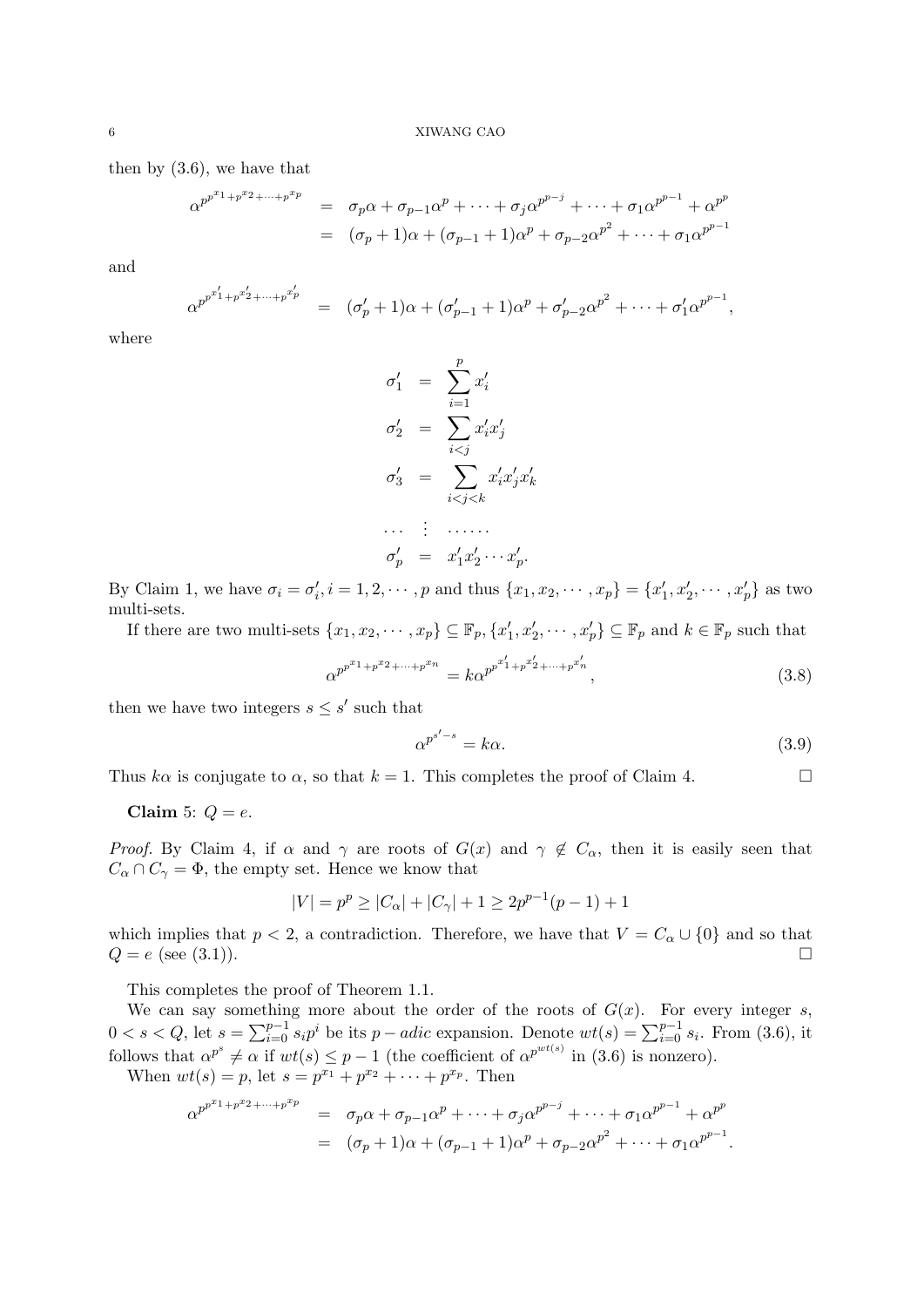Thus, if  $\alpha^{p^s} = \alpha$ , then

$$
\begin{aligned}\n\sigma_p &= 0 \\
\sigma_{p-1} &= -1 \\
\sigma_{p-2} &= 0 \\
&\vdots &\vdots \\
\sigma_1 &= 0.\n\end{aligned}
$$

Therefore, by Vieta's Theorem,  $x_1, x_2, \cdots, x_p$  are the roots of the equation  $X^p - X = 0$ . This equation has no multiple roots, so that  $\{x_1, x_2, \dots, x_p\} = \{0, 1, 2, \dots, p-1\}$ , and  $s = Q$ . This proves that when  $wt(s) = p$ , then  $\alpha^{p^s} = \alpha$  if and only if  $s = Q$ .

The proof of Theorem 1.3.

Proof. It is easily seen from the proof of Theorem 1.1 that

$$
G(x) = xh(x^{p-1}) = x \prod_{i=0}^{Q-1} (x^{p-1} - \alpha^{p^{i}(p-1)})
$$

and  $h(x) = \prod_{i=0}^{Q-1} (x - \alpha^{p^i(p-1)})$  is irreducible over  $\mathbb{F}_p$ .

**Remark:** (1) Let  $L/K$  be a cyclic extension of degree  $p = Char(K)$ , where K is an arbitrary field of character p. Then there exists an element  $\gamma \in L$  such that  $L = K(\gamma)$ , and  $\gamma^p - \gamma = c \in K$ ,  $c \neq \alpha^p - \alpha$  for all  $\alpha \in K$ . Such an extension is called an Artin-Schreier extension of degree p [8, p.239]. This extension is an interesting cyclic extension, the automorphism of  $L/K$  are given by  $\sigma(\gamma) = \gamma + \nu$  with  $\nu \in \mathbb{Z}/p\mathbb{Z} \subseteq K$ . Any element  $\gamma_1 \in L$  such that  $L = K(\gamma_1)$  and  $\gamma_1^p - \gamma_1 \in K$ is called an Artin-Schreier generator for  $L/K$ . Any two Artin-Schreier generators  $\gamma$  and  $\gamma_1$  are related as follows:  $\gamma_1 = \mu \gamma + (b^p - b)$  with  $0 \neq \mu \in \mathbb{Z}/p\mathbb{Z}$  and  $b \in K$ . From Theorem 1.1, we know that when  $K = \mathbb{F}_p$ , a is a primitive element of  $\mathbb{F}_p$ ,  $\xi$  is a root of  $x^p - x - 1$ , then  $a\xi$  is a primitive element of  $\mathbb{F}_{p^p}$ . Thus there exists a primitive element of  $\mathbb{F}_{p^p}$  such that it is an Artin-Schreier generator.

(2) There is another way to prove that the order of the polynomial  $x^p - x - 1$  is  $\frac{p^p - 1}{p-1}$  $\frac{p^p-1}{p-1}$ , the procedure is as follows:

(i) Since  $x^p - x - 1$  is irreducible over  $\mathbb{F}_p$ ,  $\{1, \xi, \xi^2, \dots, \xi^{p-1}\}$  forms a  $\mathbb{F}_p$ - basis of  $\mathbb{F}_{p^p}$ , where  $\xi \in \mathbb{F}_{p^p}$  is a root of  $x^p - x - 1$ ;

(ii) For integers  $x_1, x_2, \dots, x_n, 0 \le x_i < p, i = 1, 2, \dots, n$ , since  $\xi^p = \xi + 1$ , by an easy induction, we know that  $\xi^{p^{x_i}} = x_i + \xi$ , thus we have

$$
\xi^{p^{x_1}+p^{x_2}+\cdots+p^{x_n}} = \sigma_n + \sigma_{n-1}\xi + \cdots + \sigma_j\xi^{n-j} + \cdots + \sigma_1\xi^{n-1} + \xi^n.
$$
 (3.10)

(iii) By (3.10), we know that if there are  $x_i, x'_i, i = 1, 2, \dots, p, k \in \mathbb{F}_p$  such that

$$
\xi^{p^{x_1}+p^{x_2}+\cdots+p^{x_p}}=k\xi^{p^{x'_1}+p^{x'_2}+\cdots+p^{x'_p}}
$$

then  $k = 1$  and  $\{x_1, x_2, \dots, x_p\} = \{x'_1, x'_2, \dots, x'_p\}.$ 

Thus, if we define a set  $c_{\xi} = \{ \zeta \in \mathbb{F}_{p^p} | \zeta = k \xi^t, t \text{ is an integer and } k \in \mathbb{F}_p^* \},\$  then  $|c_{\xi}| \geq$  $(p-1)p^{p-1};$ 

(iv) Since  $c_{\xi}$  forms a multiplicative subgroup of  $\mathbb{F}_{p^p}^*$ ,  $p^p - 1 = u|c_{\xi}|$  holds for a positive integer  $u$ , thus

$$
u=\frac{p^p-1}{|c_\xi|}<\frac{p^p-1}{p^{p-1}(p-1)}<2.
$$

 $\Box$